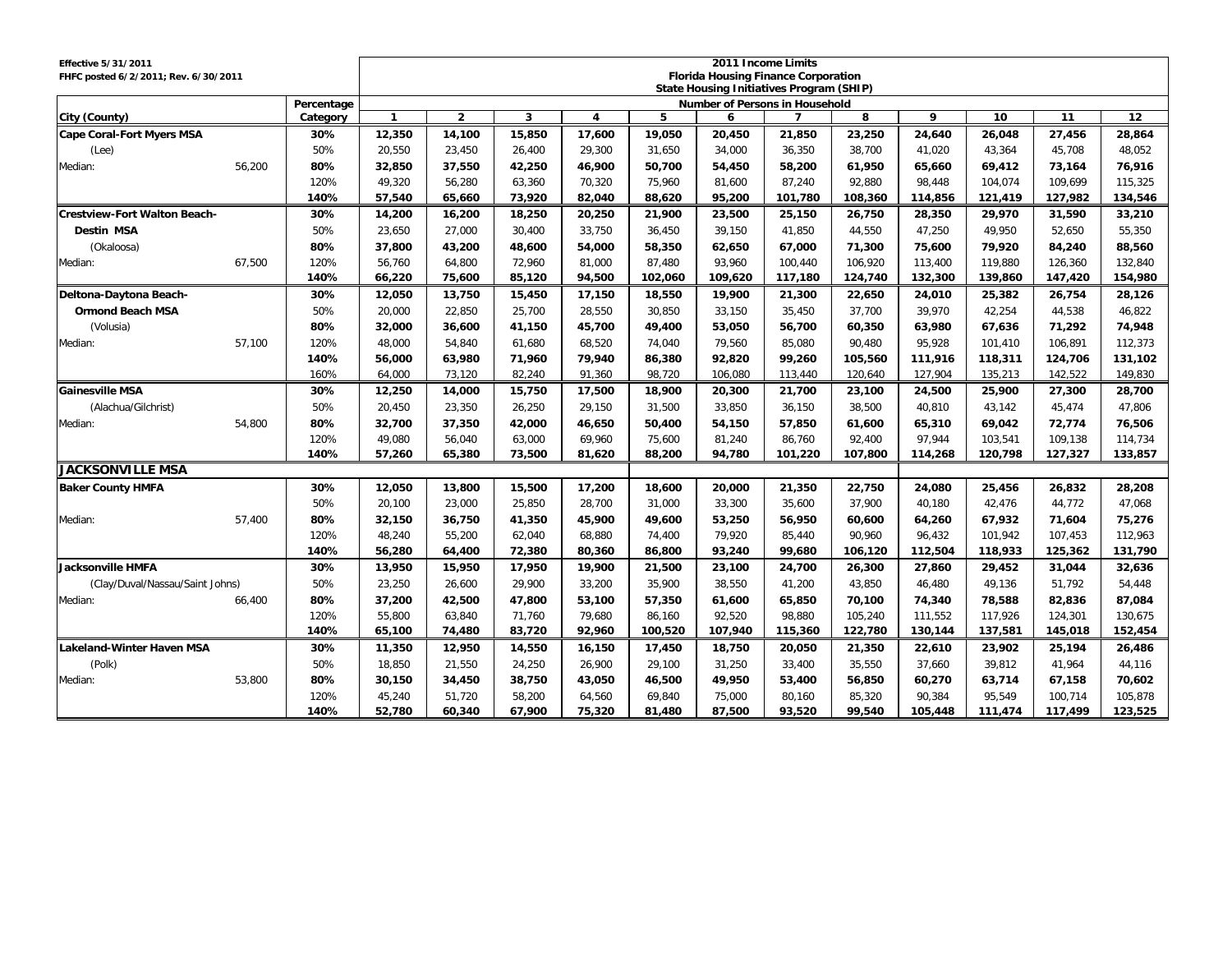| <b>Effective 5/31/2011</b><br>FHFC posted 6/2/2011; Rev. 6/30/2011 |              | 2011 Income Limits<br><b>Florida Housing Finance Corporation</b><br>State Housing Initiatives Program (SHIP) |                  |                  |                  |                  |                                       |                   |                   |                    |                    |                    |                    |
|--------------------------------------------------------------------|--------------|--------------------------------------------------------------------------------------------------------------|------------------|------------------|------------------|------------------|---------------------------------------|-------------------|-------------------|--------------------|--------------------|--------------------|--------------------|
|                                                                    | Percentage   |                                                                                                              |                  |                  |                  |                  | <b>Number of Persons in Household</b> |                   |                   |                    |                    |                    |                    |
| City (County)                                                      | Category     |                                                                                                              | $\overline{2}$   | 3                | 4                | 5                | 6                                     | 7                 | 8                 | 9                  | 10                 | 11                 | 12                 |
| MIAMI-FORT LAUDERDALE-POMPANO BEACH MSA                            |              |                                                                                                              |                  |                  |                  |                  |                                       |                   |                   |                    |                    |                    |                    |
| <b>Fort Lauderdale HMFA</b>                                        | 30%          | 15,850                                                                                                       | 18,100           | 20,350           | 22,600           | 24,450           | 26,250                                | 28,050            | 29,850            | 31,640             | 33,448             | 35,256             | 37,064             |
| (Broward)                                                          | 50%          | 26,400                                                                                                       | 30,150           | 33,900           | 37.650           | 40,700           | 43,700                                | 46,700            | 49.700            | 52,710             | 55,722             | 58,734             | 61,746             |
| 61,800<br>Median:                                                  | 80%          | 42,200                                                                                                       | 48,200           | 54,250           | 60,250           | 65,100           | 69,900                                | 74,750            | 79,550            | 84,350             | 89,170             | 93,990             | 98,810             |
|                                                                    | 120%         | 63,360                                                                                                       | 72,360           | 81.360           | 90,360           | 97,680           | 104,880                               | 112,080           | 119,280           | 126,504            | 133,733            | 140,962            | 148,190            |
|                                                                    | 140%         | 73,920                                                                                                       | 84,420           | 94,920           | 105,420          | 113,960          | 122,360                               | 130,760           | 139,160           | 147,588            | 156,022            | 164,455            | 172,889            |
| Miami-Miami Beach-Kendall HMFA                                     | 30%          | 14,500                                                                                                       | 16,600           | 18,650           | 20,700           | 22,400           | 24,050                                | 25,700            | 27,350            | 28,980             | 30,636             | 32,292             | 33,948             |
| (Miami-Dade)                                                       | 50%          | 24,150                                                                                                       | 27,600           | 31,050           | 34,500           | 37,300           | 40,050                                | 42,800            | 45,550            | 48,300             | 51,060             | 53,820             | 56,580             |
| 51,900<br>Median:                                                  | 80%          | 38,650                                                                                                       | 44,200           | 49,700           | 55,200           | 59,650           | 64,050                                | 68,450            | 72,900            | 77,280             | 81,696             | 86,112             | 90,528             |
|                                                                    | 120%         | 57,960                                                                                                       | 66,240           | 74,520           | 82,800           | 89,520           | 96,120                                | 102,720           | 109,320           | 115,920            | 122,544            | 129,168            | 135,792            |
|                                                                    | 140%         | 67,620                                                                                                       | 77,280           | 86,940           | 96,600           | 104,440          | 112,140                               | 119,840           | 127,540           | 135,240            | 142,968            | 150,696            | 158,424            |
| West Palm Beach-Boca Raton HMFA                                    | 30%          | 16,000                                                                                                       | 18,300           | 20,600           | 22,850           | 24,700           | 26,550                                | 28,350            | 30,200            | 31,990             | 33,818             | 35,646             | 37,474             |
| (Palm Beach)                                                       | 50%          | 26,650                                                                                                       | 30,450           | 34,250           | 38,050           | 41,100           | 44,150                                | 47,200            | 50,250            | 53,270             | 56,314             | 59,358             | 62,402             |
| Median:<br>63,300                                                  | 80%          | 42,650                                                                                                       | 48,750           | 54,850           | 60,900           | 65,800           | 70,650                                | 75,550            | 80,400            | 85,260             | 90,132             | 95,004             | 99,876             |
|                                                                    | 120%         | 63,960                                                                                                       | 73,080           | 82,200           | 91,320           | 98,640           | 105,960                               | 113,280           | 120,600           | 127,848            | 135,154            | 142,459            | 149,765            |
|                                                                    | 140%         | 74,620                                                                                                       | 85,260           | 95.900           | 106,540          | 115,080          | 123,620                               | 132,160           | 140,700           | 149,156            | 157,679            | 166,202            | 174,726            |
| Naples-Marco Island MSA                                            | 30%          | 15,100                                                                                                       | 17,250           | 19,400           | 21,550           | 23,300           | 25,000                                | 26,750            | 28,450            | 30,170             | 31,894             | 33,618             | 35,342             |
| (Collier)                                                          | 50%          | 25,150                                                                                                       | 28,750           | 32,350           | 35,900           | 38,800           | 41,650                                | 44,550            | 47,400            | 50,260             | 53,132             | 56,004             | 58,876             |
| 71,800<br>Median:                                                  | 80%          | 40,250                                                                                                       | 46,000           | 51,750           | 57,450           | 62,050           | 66,650                                | 71,250            | 75,850            | 80,430             | 85,026             | 89,622             | 94,218             |
|                                                                    | 120%         | 60,360                                                                                                       | 69,000           | 77,640           | 86,160           | 93,120           | 99,960                                | 106,920           | 113,760           | 120,624            | 127,517            | 134,410            | 141,302            |
|                                                                    | 140%         | 70,420                                                                                                       | 80,500           | 90,580           | 100,520          | 108,640          | 116,620                               | 124,740           | 132,720           | 140,728            | 148,770            | 156,811            | 164,853            |
| North Port-Bradenton-Sarasota MSA                                  | 30%          | 13,650                                                                                                       | 15,600           | 17,550           | 19,450           | 21,050           | 22,600                                | 24,150            | 25,700            | 27,230             | 28,786             | 30,342             | 31,898             |
| (Manatee/Sarasota)                                                 | 50%          | 22,700                                                                                                       | 25,950           | 29,200           | 32,400           | 35,000           | 37,600                                | 40,200            | 42,800            | 45,360             | 47,952             | 50,544             | 53,136             |
| 59,100<br>Median:                                                  | 80%          | 36,300                                                                                                       | 41,500           | 46,700           | 51,850           | 56,000           | 60,150                                | 64,300            | 68,450            | 72,590             | 76,738             | 80,886             | 85,034             |
|                                                                    | 120%         | 54,480                                                                                                       | 62,280           | 70.080           | 77,760           | 84,000           | 90,240                                | 96.480            | 102,720           | 108.864            | 115,085            | 121,306            | 127,526            |
|                                                                    | 140%         | 63,560                                                                                                       | 72,660           | 81,760           | 90,720           | 98,000           | 105,280                               | 112,560           | 119,840           | 127,008            | 134,266            | 141,523            | 148,781            |
| <b>Ocala MSA</b>                                                   | 30%          | 10,500                                                                                                       | 12,000           | 13,500           | 14,950           | 16,150           | 17,350                                | 18,550            | 19,750            | 20,930             | 22,126             | 23,322             | 24,518             |
| (Marion)                                                           | 50%          | 17,500                                                                                                       | 20,000           | 22,500           | 24,950           | 26,950           | 28,950                                | 30.950            | 32,950            | 34,930             | 36,926             | 38,922             | 40,918             |
| 49,900<br>Median:                                                  | 80%          | 27,950                                                                                                       | 31,950           | 35,950           | 39,900           | 43,100           | 46,300                                | 49,500            | 52,700            | 55,860             | 59,052             | 62,244             | 65,436             |
|                                                                    | 120%         | 42,000                                                                                                       | 48,000           | 54,000           | 59,880           | 64,680           | 69,480                                | 74,280            | 79,080            | 83,832             | 88,622             | 93,413             | 98,203             |
|                                                                    | 140%         | 49,000                                                                                                       | 56,000           | 63,000           | 69,860           | 75,460           | 81,060                                | 86,660            | 92,260            | 97,804             | 103,393            | 108,982            | 114,570            |
| <b>Orlando-Kissimmee-Sanford MSA</b>                               | 30%          | 12,250                                                                                                       | 14,000           | 15,750           | 17,500           | 18,900           | 20,300                                | 21,700            | 23,100            | 24,500             | 25,900             | 27,300             | 28,700             |
| (Lake/Orange/Osceola/Seminole)                                     | 50%          | 20,450                                                                                                       | 23,350           | 26,250           | 29,150           | 31,500           | 33,850                                | 36,150            | 38,500            | 40,810             | 43,142             | 45,474             | 47,806             |
| 57.400<br>Median:                                                  | 80%          | 32,700                                                                                                       | 37,350           | 42,000           | 46,650           | 50,400           | 54,150                                | 57,850            | 61,600            | 65,310             | 69,042             | 72,774             | 76,506             |
|                                                                    | 120%         | 49.080                                                                                                       | 56,040           | 63.000           | 69.960           | 75,600           | 81,240                                | 86.760            | 92.400            | 97.944             | 103,541            | 109.138            | 114,734            |
|                                                                    | 140%         | 57,260                                                                                                       | 65,380           | 73,500           | 81,620           | 88,200           | 94,780                                | 101,220           | 107,800           | 114,268            | 120,798            | 127,327            | 133,857            |
| Palm Bay-Melbourne- Titusville MSA                                 | 30%          | 12,600                                                                                                       | 14,400           | 16,200           | 17,950           | 19,400           | 20,850                                | 22,300            | 23,700            | 25,130             | 26,566             | 28,002             | 29,438             |
| (Brevard)                                                          | 50%          | 20,950                                                                                                       | 23,950           | 26,950           | 29,900           | 32,300           | 34,700                                | 37,100            | 39,500            | 41,860             | 44,252             | 46,644             | 49,036             |
| 57,800<br>Median:                                                  | 80%          | 33,500                                                                                                       | 38,300           | 43,100           | 47,850           | 51,700           | 55,550                                | 59,350            | 63,200            | 66,990             | 70,818             | 74,646             | 78,474             |
|                                                                    | 120%<br>140% | 50,280<br>58,660                                                                                             | 57,480<br>67,060 | 64,680<br>75,460 | 71,760<br>83,720 | 77,520<br>90,440 | 83,280<br>97,160                      | 89,040<br>103,880 | 94,800<br>110,600 | 100,464<br>117,208 | 106,205<br>123,906 | 111,946<br>130,603 | 117,686<br>137,301 |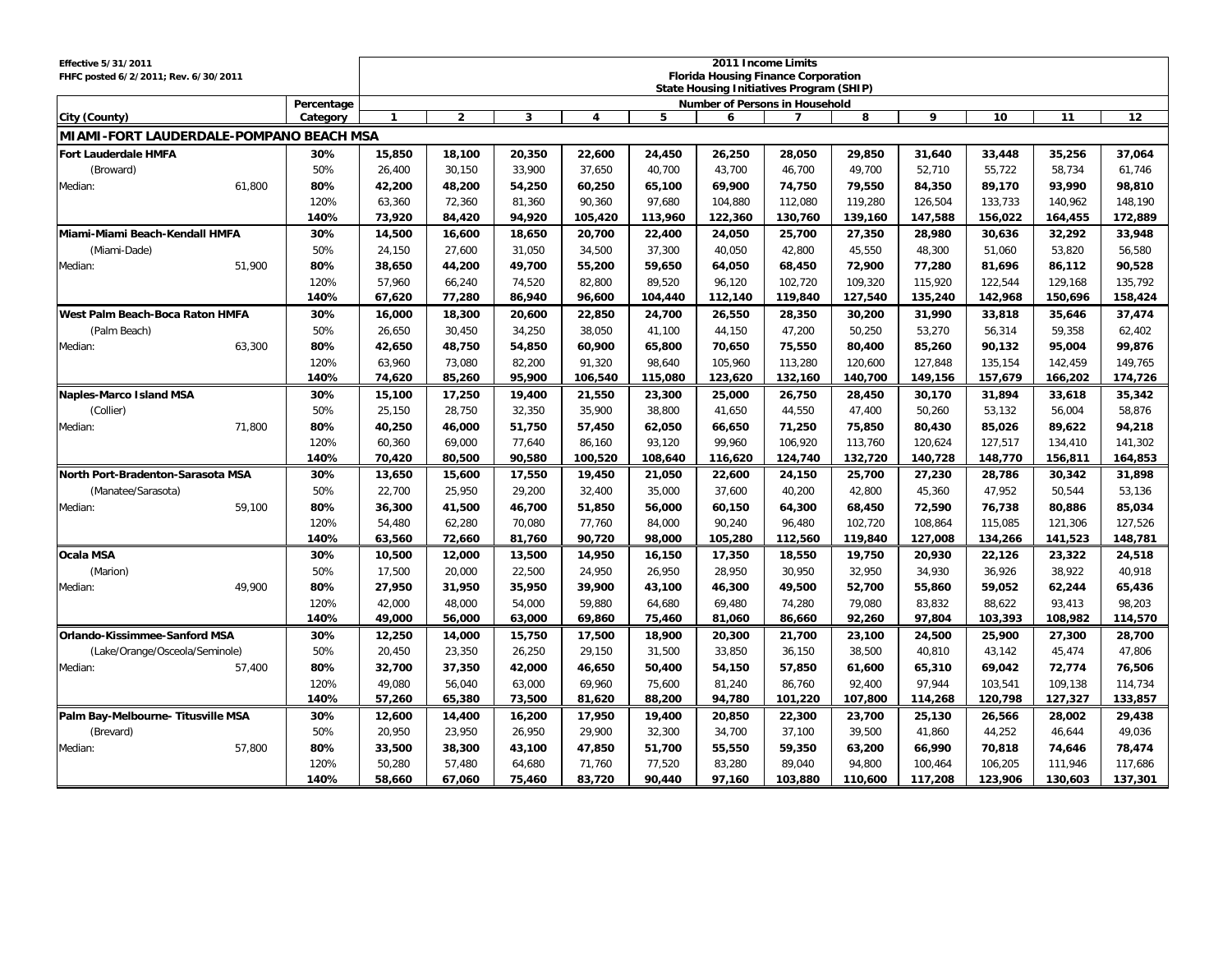| <b>Effective 5/31/2011</b><br>FHFC posted 6/2/2011; Rev. 6/30/2011 |        |            | 2011 Income Limits<br><b>Florida Housing Finance Corporation</b><br>State Housing Initiatives Program (SHIP) |                |        |                         |        |         |                |         |         |         |         |         |  |
|--------------------------------------------------------------------|--------|------------|--------------------------------------------------------------------------------------------------------------|----------------|--------|-------------------------|--------|---------|----------------|---------|---------|---------|---------|---------|--|
|                                                                    |        | Percentage | Number of Persons in Household                                                                               |                |        |                         |        |         |                |         |         |         |         |         |  |
| City (County)                                                      |        | Category   | $\mathbf{1}$                                                                                                 | $\overline{2}$ | 3      | $\overline{\mathbf{4}}$ | 5      | 6       | $\overline{7}$ | 8       | 9       | 10      | 11      | 12      |  |
| <b>Palm Coast MSA</b>                                              |        | 30%        | 12,300                                                                                                       | 14,050         | 15,800 | 17,550                  | 19,000 | 20,400  | 21,800         | 23,200  | 24,570  | 25,974  | 27,378  | 28,782  |  |
| (Flagler)                                                          |        | 50%        | 20,500                                                                                                       | 23,400         | 26,350 | 29,250                  | 31,600 | 33,950  | 36,300         | 38,650  | 40,950  | 43,290  | 45,630  | 47,970  |  |
| Median:                                                            | 56,800 | 80%        | 32,800                                                                                                       | 37,450         | 42,150 | 46,800                  | 50,550 | 54,300  | 58,050         | 61,800  | 65,520  | 69,264  | 73,008  | 76,752  |  |
|                                                                    |        | 120%       | 49,200                                                                                                       | 56,160         | 63,240 | 70,200                  | 75,840 | 81,480  | 87,120         | 92,760  | 98,280  | 103,896 | 109,512 | 115,128 |  |
|                                                                    |        | 140%       | 57,400                                                                                                       | 65,520         | 73,780 | 81,900                  | 88,480 | 95,060  | 101,640        | 108,220 | 114,660 | 121,212 | 127,764 | 134,316 |  |
| Panama City-Lynn Haven-                                            |        | 30%        | 12,100                                                                                                       | 13,800         | 15,550 | 17,250                  | 18,650 | 20,050  | 21,400         | 22,800  | 24,150  | 25,530  | 26,910  | 28,290  |  |
| Panama City Beach MSA                                              |        | 50%        | 20,150                                                                                                       | 23,000         | 25,900 | 28,750                  | 31,050 | 33,350  | 35,650         | 37,950  | 40,250  | 42,550  | 44,850  | 47,150  |  |
| (Bay)                                                              |        | 80%        | 32,200                                                                                                       | 36,800         | 41,400 | 46,000                  | 49,700 | 53,400  | 57,050         | 60,750  | 64,400  | 68,080  | 71,760  | 75,440  |  |
| Median:                                                            | 57,500 | 120%       | 48,360                                                                                                       | 55,200         | 62,160 | 69,000                  | 74,520 | 80.040  | 85.560         | 91,080  | 96,600  | 102,120 | 107,640 | 113,160 |  |
|                                                                    |        | 140%       | 56,420                                                                                                       | 64,400         | 72,520 | 80,500                  | 86,940 | 93,380  | 99,820         | 106,260 | 112,700 | 119,140 | 125,580 | 132,020 |  |
| Pensacola-Ferry Pass-Brent MSA                                     |        | 30%        | 12,250                                                                                                       | 14,000         | 15,750 | 17,500                  | 18,900 | 20,300  | 21,700         | 23,100  | 24,500  | 25,900  | 27,300  | 28,700  |  |
| (Escambia/Santa Rosa)                                              |        | 50%        | 20,450                                                                                                       | 23.400         | 26,300 | 29,200                  | 31,550 | 33.900  | 36,250         | 38,550  | 40,880  | 43,216  | 45,552  | 47,888  |  |
| Median:                                                            | 58,400 | 80%        | 32,700                                                                                                       | 37,400         | 42,050 | 46,700                  | 50,450 | 54,200  | 57,950         | 61,650  | 65,380  | 69,116  | 72,852  | 76,588  |  |
|                                                                    |        | 120%       | 49,080                                                                                                       | 56,160         | 63,120 | 70,080                  | 75,720 | 81,360  | 87,000         | 92,520  | 98,112  | 103,718 | 109,325 | 114,931 |  |
|                                                                    |        | 140%       | 57,260                                                                                                       | 65,520         | 73,640 | 81,760                  | 88,340 | 94,920  | 101,500        | 107,940 | 114,464 | 121,005 | 127,546 | 134,086 |  |
| <b>Port Saint Lucie MSA</b>                                        |        | 30%        | 11,900                                                                                                       | 13,600         | 15,300 | 17,000                  | 18,400 | 19,750  | 21,100         | 22,450  | 23,800  | 25,160  | 26,520  | 27,880  |  |
| (Martin/Saint Lucie)                                               |        | 50%        | 19,850                                                                                                       | 22.700         | 25,550 | 28.350                  | 30.650 | 32.900  | 35,200         | 37,450  | 39.690  | 41,958  | 44.226  | 46,494  |  |
| Median:                                                            | 56,200 | 80%        | 31,750                                                                                                       | 36,300         | 40,850 | 45,350                  | 49,000 | 52,650  | 56,250         | 59,900  | 63,490  | 67,118  | 70,746  | 74,374  |  |
|                                                                    |        | 120%       | 47,640                                                                                                       | 54,480         | 61,320 | 68,040                  | 73,560 | 78,960  | 84,480         | 89,880  | 95,256  | 100,699 | 106.142 | 111,586 |  |
|                                                                    |        | 140%       | 55,580                                                                                                       | 63,560         | 71,540 | 79,380                  | 85,820 | 92,120  | 98,560         | 104,860 | 111,132 | 117,482 | 123,833 | 130,183 |  |
| <b>Punta Gorda MSA</b>                                             |        | 30%        | 11,600                                                                                                       | 13,250         | 14,900 | 16,550                  | 17,900 | 19,200  | 20,550         | 21,850  | 23,170  | 24,494  | 25,818  | 27,142  |  |
| (Charlotte)                                                        |        | 50%        | 19,300                                                                                                       | 22,050         | 24,800 | 27,550                  | 29,800 | 32,000  | 34,200         | 36,400  | 38,570  | 40,774  | 42,978  | 45,182  |  |
| Median:                                                            | 55,100 | 80%        | 30,900                                                                                                       | 35,300         | 39,700 | 44,100                  | 47,650 | 51,200  | 54,700         | 58,250  | 61,740  | 65,268  | 68,796  | 72,324  |  |
|                                                                    |        | 120%       | 46,320                                                                                                       | 52,920         | 59,520 | 66,120                  | 71,520 | 76,800  | 82,080         | 87,360  | 92,568  | 97,858  | 103,147 | 108,437 |  |
|                                                                    |        | 140%       | 54,040                                                                                                       | 61,740         | 69,440 | 77,140                  | 83,440 | 89,600  | 95,760         | 101,920 | 107,996 | 114,167 | 120,338 | 126,510 |  |
| Sebastian-Vero Beach MSA                                           |        | 30%        | 11,900                                                                                                       | 13,600         | 15,300 | 17,000                  | 18,400 | 19,750  | 21,100         | 22,450  | 23,800  | 25,160  | 26,520  | 27,880  |  |
| (Indian River)                                                     |        | 50%        | 19,850                                                                                                       | 22,700         | 25,550 | 28,350                  | 30,650 | 32,900  | 35,200         | 37,450  | 39,690  | 41,958  | 44,226  | 46,494  |  |
| Median:                                                            | 53,100 | 80%        | 31,750                                                                                                       | 36,300         | 40,850 | 45,350                  | 49,000 | 52,650  | 56,250         | 59,900  | 63,490  | 67,118  | 70.746  | 74,374  |  |
|                                                                    |        | 120%       | 47,640                                                                                                       | 54,480         | 61,320 | 68,040                  | 73,560 | 78,960  | 84,480         | 89,880  | 95.256  | 100,699 | 106,142 | 111,586 |  |
|                                                                    |        | 140%       | 55,580                                                                                                       | 63,560         | 71,540 | 79,380                  | 85,820 | 92,120  | 98,560         | 104,860 | 111,132 | 117,482 | 123,833 | 130,183 |  |
| <b>TALLAHASSEE MSA</b>                                             |        |            |                                                                                                              |                |        |                         |        |         |                |         |         |         |         |         |  |
| <b>Tallahassee HMFA</b>                                            |        | 30%        | 13,300                                                                                                       | 15,200         | 17,100 | 19,000                  | 20,550 | 22,050  | 23,600         | 25,100  | 26,600  | 28,120  | 29,640  | 31,160  |  |
| (Gadsden/Leon/Jefferson)                                           |        | 50%        | 22.200                                                                                                       | 25.400         | 28.550 | 31.700                  | 34,250 | 36.800  | 39.350         | 41,850  | 44,380  | 46.916  | 49.452  | 51,988  |  |
| Median:                                                            | 63,400 | 80%        | 35,500                                                                                                       | 40,600         | 45,650 | 50,700                  | 54,800 | 58,850  | 62,900         | 66,950  | 70,980  | 75,036  | 79,092  | 83,148  |  |
|                                                                    |        | 120%       | 53,280                                                                                                       | 60,960         | 68,520 | 76,080                  | 82,200 | 88,320  | 94,440         | 100,440 | 106,512 | 112,598 | 118,685 | 124,771 |  |
|                                                                    |        | 140%       | 62,160                                                                                                       | 71,120         | 79,940 | 88,760                  | 95,900 | 103,040 | 110,180        | 117,180 | 124,264 | 131,365 | 138,466 | 145,566 |  |
| <b>Wakulla County HMFA</b>                                         |        | 30%        | 12,600                                                                                                       | 14,400         | 16,200 | 17,950                  | 19,400 | 20,850  | 22,300         | 23,700  | 25,130  | 26,566  | 28,002  | 29,438  |  |
|                                                                    |        | 50%        | 20,950                                                                                                       | 23,950         | 26,950 | 29,900                  | 32,300 | 34,700  | 37,100         | 39,500  | 41,860  | 44,252  | 46,644  | 49,036  |  |
| Median:                                                            | 65,100 | 80%        | 33,500                                                                                                       | 38,300         | 43,100 | 47,850                  | 51,700 | 55,550  | 59,350         | 63,200  | 66,990  | 70,818  | 74,646  | 78,474  |  |
|                                                                    |        | 120%       | 50.280                                                                                                       | 57.480         | 64.680 | 71,760                  | 77,520 | 83,280  | 89.040         | 94.800  | 100.464 | 106,205 | 111.946 | 117,686 |  |
|                                                                    |        | 140%       | 58,660                                                                                                       | 67,060         | 75,460 | 83,720                  | 90.440 | 97,160  | 103,880        | 110,600 | 117,208 | 123,906 | 130.603 | 137,301 |  |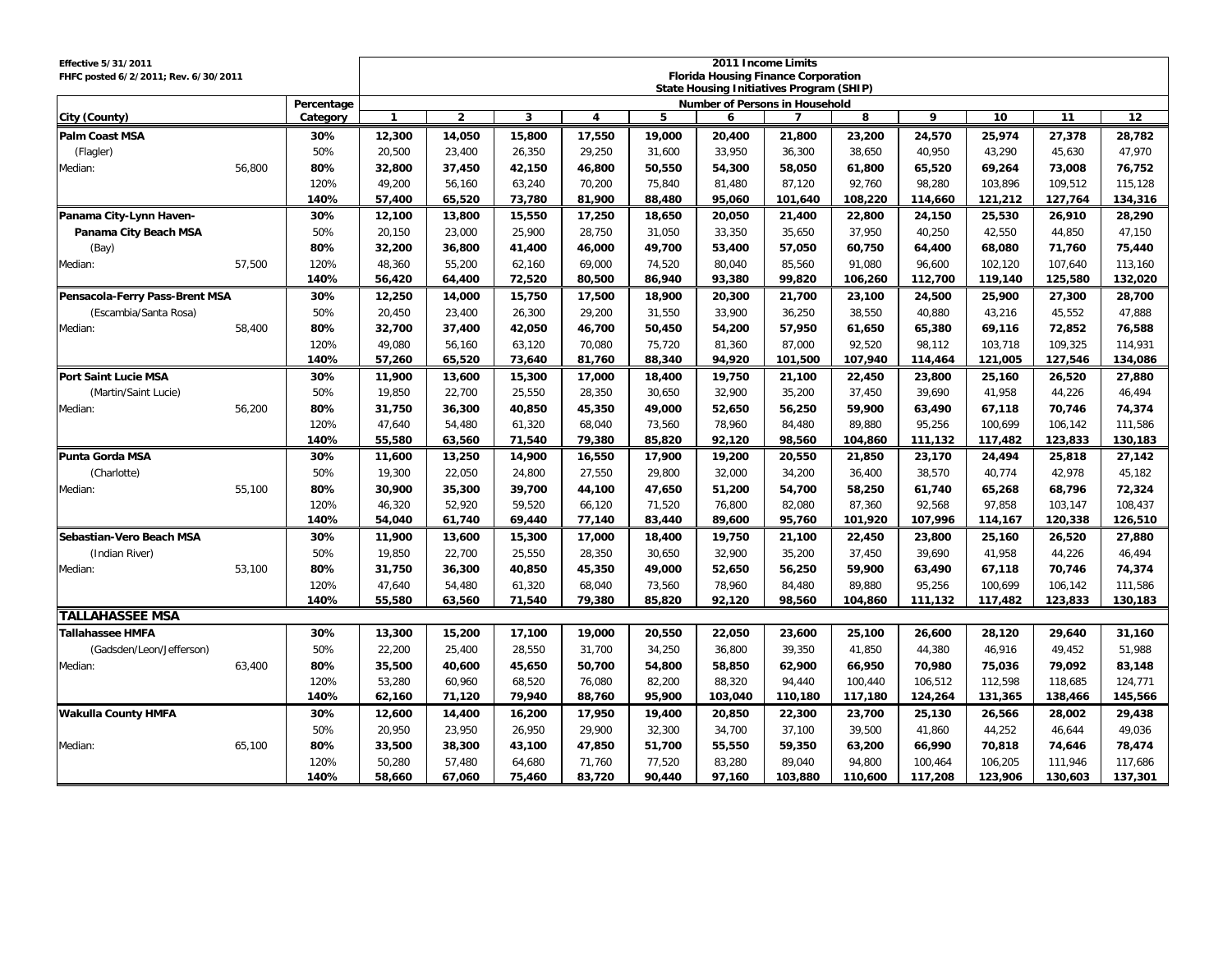| <b>Effective 5/31/2011</b><br>FHFC posted 6/2/2011; Rev. 6/30/2011 | 2011 Income Limits<br><b>Florida Housing Finance Corporation</b><br><b>State Housing Initiatives Program (SHIP)</b><br>Number of Persons in Household |                  |                  |                  |                  |                  |                  |                  |                  |                  |                   |  |
|--------------------------------------------------------------------|-------------------------------------------------------------------------------------------------------------------------------------------------------|------------------|------------------|------------------|------------------|------------------|------------------|------------------|------------------|------------------|-------------------|--|
| Percentage<br>City (County)<br>Category                            | $\overline{2}$<br>$\mathbf{1}$                                                                                                                        | 3                | $\overline{4}$   | 5                | 6                | 7                | 8                | 9                | 10               | 11               | 12                |  |
| Tampa-St.Petersburg-Clearwater MSA<br>11,900<br>30%                | 13,600                                                                                                                                                | 15,300           | 16,950           | 18,350           | 19,700           | 21,050           | 22,400           | 23,730           | 25,086           | 26,442           | 27,798            |  |
| (Hernando/Hillsborough/Pasco/Pinellas)<br>50%<br>19,800            | 22,600                                                                                                                                                | 25,450           | 28,250           | 30,550           | 32,800           | 35,050           | 37,300           | 39,550           | 41,810           | 44,070           | 46,330            |  |
| 80%<br>Median:<br>55,700<br>31,650                                 | 36,200                                                                                                                                                | 40,700           | 45,200           | 48,850           | 52,450           | 56,050           | 59,700           | 63,280           | 66,896           | 70,512           | 74,128            |  |
| 120%<br>47,520                                                     | 54,240                                                                                                                                                | 61,080           | 67,800           | 73,320           | 78,720           | 84,120           | 89,520           | 94,920           | 100,344          | 105,768          | 111,192           |  |
| 140%<br>55,440                                                     | 63,280                                                                                                                                                | 71,260           | 79,100           | 85,540           | 91,840           | 98,140           | 104,440          | 110,740          | 117,068          | 123,396          | 129,724           |  |
| 30%<br>10,550<br><b>Bradford County</b>                            | 12,050                                                                                                                                                | 13,550           | 15,050           | 16,300           | 17,500           | 18,700           | 19,900           | 21,070           | 22,274           | 23,478           | 24,682            |  |
| 50%<br>17,600                                                      | 20,100                                                                                                                                                | 22,600           | 25,100           | 27,150           | 29,150           | 31,150           | 33,150           | 35,140           | 37,148           | 39,156           | 41,164            |  |
| 50,200<br>80%<br>28,150<br>Median:                                 | 32,150                                                                                                                                                | 36,150           | 40,150           | 43,400           | 46,600           | 49,800           | 53,000           | 56,210           | 59,422           | 62,634           | 65,846            |  |
| 120%<br>42,240                                                     | 48,240                                                                                                                                                | 54,240           | 60,240           | 65,160           | 69,960           | 74,760           | 79,560           | 84,336           | 89,155           | 93,974           | 98,794            |  |
| 140%<br>49,280                                                     | 56,280                                                                                                                                                | 63,280           | 70,280           | 76,020           | 81,620           | 87,220           | 92,820           | 98,392           | 104,014          | 109,637          | 115,259           |  |
| <b>Calhoun County</b><br>30%<br>9,550                              | 10,900                                                                                                                                                | 12,250           | 13,600           | 14,700           | 15,800           | 16,900           | 18,000           | 19,040           | 20,128           | 21,216           | 22,304            |  |
| 50%<br>15,900                                                      | 18,150                                                                                                                                                | 20,400           | 22,650           | 24,500           | 26,300           | 28,100           | 29,900           | 31,710           | 33,522           | 35,334           | 37,146            |  |
| 41,500<br>80%<br>25,400<br>Median:                                 | 29,000                                                                                                                                                | 32,650           | 36,250           | 39,150           | 42,050           | 44,950           | 47,850           | 50.750           | 53,650           | 56,550           | 59,450            |  |
| 120%<br>38,160                                                     | 43,560                                                                                                                                                | 48,960           | 54,360           | 58,800           | 63,120           | 67,440           | 71,760           | 76,104           | 80,453           | 84,802           | 89,150            |  |
| 140%<br>44,520                                                     | 50,820                                                                                                                                                | 57,120           | 63,420           | 68,600           | 73,640           | 78,680           | 83,720           | 88,788           | 93,862           | 98,935           | 104,009           |  |
| 30%<br><b>Citrus County</b><br>10,000                              | 11,400                                                                                                                                                | 12,850           | 14,250           | 15,400           | 16,550           | 17.700           | 18,850           | 19,950           | 21,090           | 22,230           | 23,370            |  |
| 50%<br>16,650                                                      | 19,000                                                                                                                                                | 21,400           | 23,750           | 25,650           | 27,550           | 29,450           | 31,350           | 33,250           | 35,150           | 37,050           | 38,950            |  |
| 47,500<br>80%<br>26,600<br>Median:                                 | 30,400                                                                                                                                                | 34,200           | 38,000           | 41,050           | 44,100           | 47,150           | 50,200           | 53,200           | 56,240           | 59,280           | 62,320            |  |
| 120%<br>39,960                                                     | 45,600                                                                                                                                                | 51,360           | 57,000           | 61,560           | 66,120           | 70,680           | 75,240           | 79,800           | 84,360           | 88,920           | 93,480            |  |
| 140%<br>46,620                                                     | 53,200                                                                                                                                                | 59,920           | 66,500           | 71,820           | 77,140           | 82,460           | 87,780           | 93,100           | 98,420           | 103,740          | 109,060           |  |
| 30%<br><b>Columbia County</b><br>10,200                            | 11,650                                                                                                                                                | 13,100           | 14,550           | 15,750           | 16,900           | 18,050           | 19,250           | 20,370           | 21,534           | 22,698           | 23,862            |  |
| 50%<br>17,000                                                      | 19,400                                                                                                                                                | 21,850           | 24,250           | 26,200           | 28,150           | 30,100           | 32,050           | 33,950           | 35,890           | 37,830           | 39,770            |  |
| 48.500<br>27,200<br>Median:<br>80%                                 | 31.050                                                                                                                                                | 34,950           | 38,800           | 41,950           | 45,050           | 48,150           | 51,250           | 54,320           | 57,424           | 60,528           | 63,632            |  |
| 120%<br>40,800                                                     | 46,560                                                                                                                                                | 52,440           | 58,200           | 62,880           | 67,560           | 72,240           | 76,920           | 81,480           | 86,136           | 90,792           | 95,448            |  |
| 140%<br>47,600                                                     | 54,320                                                                                                                                                | 61,180           | 67,900           | 73,360           | 78,820           | 84,280           | 89,740           | 95,060           | 100,492          | 105,924          | 111,356           |  |
| 9,550<br><b>DeSoto County</b><br>30%                               | 10,900                                                                                                                                                | 12,250           | 13,600           | 14,700           | 15,800           | 16,900           | 18,000           | 19,040           | 20,128           | 21,216           | 22,304            |  |
| 50%<br>15,900                                                      | 18,150                                                                                                                                                | 20,400           | 22,650           | 24,500           | 26,300           | 28,100           | 29,900           | 31,710           | 33,522           | 35,334           | 37,146            |  |
| Median:<br>45,100<br>80%<br>25,400                                 | 29,000                                                                                                                                                | 32,650           | 36,250           | 39,150           | 42,050           | 44,950           | 47,850           | 50,750           | 53,650           | 56,550           | 59,450            |  |
| 120%<br>38,160                                                     | 43,560                                                                                                                                                | 48,960           | 54,360           | 58,800           | 63,120           | 67,440           | 71,760           | 76,104           | 80,453           | 84,802           | 89,150            |  |
| 140%<br>44,520                                                     | 50,820                                                                                                                                                | 57,120           | 63,420           | 68,600           | 73,640           | 78,680           | 83,720           | 88,788           | 93,862           | 98,935           | 104,009           |  |
| <b>Dixie County</b><br>30%<br>9,550                                | 10,900                                                                                                                                                | 12,250           | 13,600           | 14,700           | 15,800           | 16,900           | 18,000           | 19,040           | 20,128           | 21,216           | 22,304            |  |
| 50%<br>15,900                                                      | 18,150                                                                                                                                                | 20,400           | 22,650           | 24,500           | 26,300           | 28,100           | 29,900           | 31,710           | 33,522           | 35,334           | 37,146            |  |
| 38,200<br>80%<br>25,400<br>Median:                                 | 29,000                                                                                                                                                | 32,650           | 36,250           | 39,150           | 42,050           | 44,950           | 47,850           | 50,750           | 53,650           | 56,550           | 59,450            |  |
| 120%<br>38,160<br>140%<br>44,520                                   | 43,560<br>50,820                                                                                                                                      | 48,960<br>57,120 | 54,360<br>63,420 | 58,800<br>68,600 | 63,120<br>73,640 | 67,440<br>78,680 | 71,760<br>83,720 | 76,104<br>88,788 | 80,453<br>93,862 | 84,802<br>98,935 | 89,150<br>104,009 |  |
|                                                                    |                                                                                                                                                       |                  |                  |                  |                  |                  |                  |                  |                  |                  |                   |  |
| <b>Franklin County</b><br>30%<br>10,150<br>50%<br>16,850           | 11,600<br>19,250                                                                                                                                      | 13,050<br>21,650 | 14,450<br>24,050 | 15,650<br>26,000 | 16,800<br>27,900 | 17,950<br>29,850 | 19,100<br>31,750 | 20,230<br>33,670 | 21,386<br>35,594 | 22,542<br>37,518 | 23,698<br>39,442  |  |
| 80%                                                                |                                                                                                                                                       |                  |                  | 41,600           |                  | 47,750           |                  | 53,900           |                  | 60,060           |                   |  |
| 48,100<br>26,950<br>Median:<br>120%<br>40,440                      | 30,800<br>46,200                                                                                                                                      | 34,650<br>51,960 | 38,500<br>57,720 | 62,400           | 44,700<br>66,960 | 71,640           | 50,850<br>76,200 | 80,808           | 56,980<br>85,426 | 90,043           | 63,140<br>94,661  |  |
| 140%<br>47,180                                                     | 53,900                                                                                                                                                | 60,620           | 67,340           | 72,800           | 78,120           | 83,580           | 88,900           | 94,276           | 99,663           | 105,050          | 110,438           |  |
| <b>Glades County</b><br>30%<br>9,700                               | 11,100                                                                                                                                                | 12,500           | 13,850           | 15,000           | 16,100           | 17,200           | 18,300           | 19,390           | 20,498           | 21,606           | 22,714            |  |
| 50%<br>16,200                                                      |                                                                                                                                                       | 20,800           | 23,100           | 24,950           | 26,800           | 28,650           | 30,500           | 32,340           | 34,188           | 36,036           | 37,884            |  |
| 46,200<br>80%<br>Median:                                           |                                                                                                                                                       |                  |                  |                  |                  |                  |                  |                  |                  |                  |                   |  |
|                                                                    | 18,500                                                                                                                                                |                  |                  |                  |                  |                  |                  |                  |                  |                  |                   |  |
| 38,880<br>120%                                                     | 25,900<br>29,600<br>44,400                                                                                                                            | 33,300<br>49,920 | 36,950<br>55,440 | 39,950<br>59,880 | 42,900<br>64,320 | 45,850<br>68,760 | 48,800<br>73,200 | 51,730<br>77,616 | 54,686<br>82,051 | 57,642<br>86,486 | 60,598<br>90,922  |  |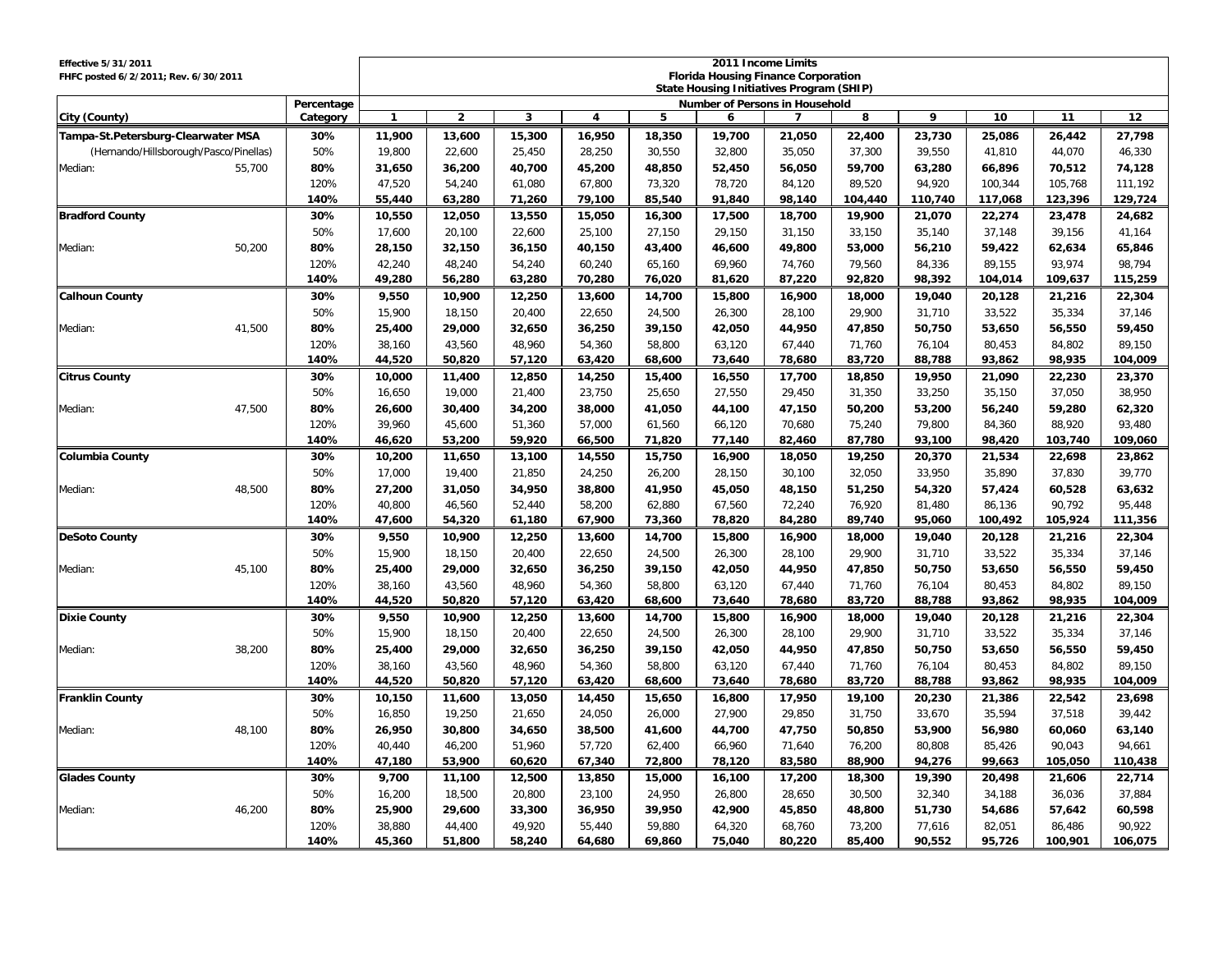| <b>Effective 5/31/2011</b><br>FHFC posted 6/2/2011; Rev. 6/30/2011 |        |                        | 2011 Income Limits<br><b>Florida Housing Finance Corporation</b> |                  |                  |                         |                  |                                                 |                  |                  |                  |                  |                  |                  |
|--------------------------------------------------------------------|--------|------------------------|------------------------------------------------------------------|------------------|------------------|-------------------------|------------------|-------------------------------------------------|------------------|------------------|------------------|------------------|------------------|------------------|
|                                                                    |        |                        |                                                                  |                  |                  |                         |                  | <b>State Housing Initiatives Program (SHIP)</b> |                  |                  |                  |                  |                  |                  |
| City (County)                                                      |        | Percentage<br>Category | $\mathbf{1}$                                                     | $\overline{2}$   | 3                | $\overline{\mathbf{4}}$ | 5                | <b>Number of Persons in Household</b><br>6      | $\overline{7}$   | 8                | 9                | 10               | 11               | 12               |
| <b>Gulf County</b>                                                 |        | 30%                    | 10,450                                                           | 11,950           | 13,450           | 14,900                  | 16,100           | 17,300                                          | 18,500           | 19,700           | 20,860           | 22,052           | 23,244           | 24,436           |
|                                                                    |        | 50%                    | 17,400                                                           | 19,850           | 22,350           | 24,800                  | 26,800           | 28,800                                          | 30,800           | 32,750           | 34,720           | 36,704           | 38,688           | 40,672           |
| Median:                                                            | 50,800 | 80%                    | 27,800                                                           | 31,800           | 35,750           | 39,700                  | 42,900           | 46,100                                          | 49,250           | 52,450           | 55,580           | 58,756           | 61,932           | 65,108           |
|                                                                    |        | 120%                   | 41,760                                                           | 47,640           | 53,640           | 59,520                  | 64,320           | 69,120                                          | 73,920           | 78,600           | 83,328           | 88,090           | 92,851           | 97,613           |
|                                                                    |        | 140%                   | 48,720                                                           | 55,580           | 62,580           | 69,440                  | 75,040           | 80,640                                          | 86,240           | 91,700           | 97,216           | 102,771          | 108,326          | 113,882          |
| <b>Hamilton County</b>                                             |        | 30%                    | 9,550                                                            | 10,900           | 12,250           | 13,600                  | 14,700           | 15,800                                          | 16,900           | 18,000           | 19,040           | 20,128           | 21,216           | 22,304           |
|                                                                    |        | 50%                    | 15,900                                                           | 18,150           | 20,400           | 22,650                  | 24,500           | 26,300                                          | 28,100           | 29,900           | 31,710           | 33,522           | 35,334           | 37,146           |
| Median:                                                            | 44,600 | 80%                    | 25,400                                                           | 29,000           | 32,650           | 36,250                  | 39,150           | 42,050                                          | 44,950           | 47,850           | 50,750           | 53,650           | 56,550           | 59,450           |
|                                                                    |        | 120%                   | 38,160                                                           | 43,560           | 48.960           | 54,360                  | 58,800           | 63,120                                          | 67.440           | 71,760           | 76.104           | 80,453           | 84.802           | 89,150           |
|                                                                    |        | 140%                   | 44,520                                                           | 50,820           | 57,120           | 63,420                  | 68,600           | 73,640                                          | 78,680           | 83,720           | 88,788           | 93,862           | 98,935           | 104,009          |
| <b>Hardee County</b>                                               |        | 30%                    | 9,650                                                            | 11,000           | 12,400           | 13,750                  | 14,850           | 15,950                                          | 17,050           | 18,150           | 19,250           | 20,350           | 21,450           | 22,550           |
|                                                                    |        | 50%                    | 16,100                                                           | 18,400           | 20,700           | 22,950                  | 24,800           | 26,650                                          | 28,500           | 30,300           | 32,130           | 33,966           | 35,802           | 37,638           |
| Median:                                                            | 45,900 | 80%                    | 25,700                                                           | 29,400           | 33,050           | 36,700                  | 39,650           | 42,600                                          | 45,550           | 48,450           | 51,380           | 54,316           | 57,252           | 60,188           |
|                                                                    |        | 120%                   | 38,640                                                           | 44,160           | 49,680           | 55,080                  | 59,520           | 63,960                                          | 68,400           | 72,720           | 77,112           | 81,518           | 85,925           | 90,331           |
|                                                                    |        | 140%                   | 45,080                                                           | 51,520           | 57,960           | 64,260                  | 69,440           | 74,620                                          | 79,800           | 84,840           | 89,964           | 95,105           | 100,246          | 105,386          |
| <b>Hendry County</b>                                               |        | 30%                    | 9,550                                                            | 10,900           | 12,250           | 13,600                  | 14,700           | 15,800                                          | 16,900           | 18,000           | 19,040           | 20,128           | 21,216           | 22,304           |
|                                                                    |        | 50%                    | 15.900                                                           | 18.150           | 20.400           | 22.650                  | 24.500           | 26.300                                          | 28.100           | 29.900           | 31.710           | 33.522           | 35.334           | 37.146           |
| Median:                                                            | 42,900 | 80%                    | 25,400                                                           | 29,000           | 32,650           | 36,250                  | 39,150           | 42,050                                          | 44,950           | 47,850           | 50,750           | 53,650           | 56,550           | 59,450           |
|                                                                    |        | 120%                   | 38,160                                                           | 43,560           | 48,960           | 54,360                  | 58,800           | 63,120                                          | 67,440           | 71,760           | 76,104           | 80,453           | 84,802           | 89,150           |
|                                                                    |        | 140%                   | 44.520                                                           | 50.820           | 57.120           | 63,420                  | 68,600           | 73.640                                          | 78,680           | 83.720           | 88.788           | 93.862           | 98.935           | 104.009          |
| <b>Highlands County</b>                                            |        | 30%                    | 9,550                                                            | 10,900           | 12,250           | 13,600                  | 14,700           | 15,800                                          | 16,900           | 18,000           | 19,040           | 20,128           | 21,216           | 22,304           |
|                                                                    |        | 50%                    | 15,900                                                           | 18,150           | 20,400           | 22,650                  | 24,500           | 26,300                                          | 28,100           | 29,900           | 31,710           | 33,522           | 35,334           | 37,146           |
| Median:                                                            | 43.100 | 80%                    | 25,400                                                           | 29,000           | 32,650           | 36,250                  | 39,150           | 42,050                                          | 44,950           | 47,850           | 50,750           | 53,650           | 56,550           | 59,450           |
|                                                                    |        | 120%                   | 38,160                                                           | 43,560           | 48,960           | 54,360                  | 58,800           | 63,120                                          | 67,440           | 71,760           | 76,104           | 80,453           | 84,802           | 89,150           |
|                                                                    |        | 140%                   | 44,520                                                           | 50,820           | 57,120           | 63,420                  | 68,600           | 73,640                                          | 78,680           | 83,720           | 88,788           | 93,862           | 98,935           | 104,009          |
| <b>Holmes County</b>                                               |        | 30%                    | 9,550                                                            | 10,900           | 12,250           | 13,600                  | 14,700           | 15,800                                          | 16,900           | 18,000           | 19,040           | 20,128           | 21,216           | 22,304           |
|                                                                    |        | 50%                    | 15,900                                                           | 18,150           | 20,400           | 22,650                  | 24,500           | 26,300                                          | 28,100           | 29,900           | 31,710           | 33,522           | 35,334           | 37,146           |
| Median:                                                            | 44,500 | 80%                    | 25,400                                                           | 29,000           | 32,650           | 36,250                  | 39,150           | 42,050                                          | 44,950           | 47,850           | 50,750           | 53,650           | 56,550           | 59,450           |
|                                                                    |        | 120%<br>140%           | 38,160                                                           | 43,560           | 48,960           | 54,360                  | 58,800           | 63,120                                          | 67,440           | 71,760           | 76,104           | 80,453           | 84,802           | 89,150           |
|                                                                    |        |                        | 44,520                                                           | 50,820           | 57,120           | 63,420                  | 68,600           | 73,640                                          | 78,680           | 83,720           | 88,788           | 93,862           | 98,935           | 104,009          |
| <b>Jackson County</b>                                              |        | 30%<br>50%             | 10,200<br>17,000                                                 | 11,650<br>19,400 | 13,100<br>21,850 | 14,550<br>24,250        | 15,750<br>26,200 | 16,900<br>28,150                                | 18,050<br>30,100 | 19,250<br>32,050 | 20,370<br>33,950 | 21,534<br>35,890 | 22,698<br>37,830 | 23,862<br>39,770 |
| Median:                                                            | 48,500 | 80%                    | 27,200                                                           | 31,050           | 34,950           | 38,800                  | 41,950           | 45,050                                          | 48,150           | 51,250           | 54,320           | 57,424           | 60,528           | 63,632           |
|                                                                    |        | 120%                   | 40,800                                                           | 46,560           | 52,440           | 58,200                  | 62,880           | 67,560                                          | 72,240           | 76,920           | 81,480           | 86,136           | 90,792           | 95,448           |
|                                                                    |        | 140%                   | 47,600                                                           | 54,320           | 61,180           | 67,900                  | 73,360           | 78,820                                          | 84,280           | 89,740           | 95,060           | 100,492          | 105,924          | 111,356          |
| Lafayette County                                                   |        | 30%                    | 10,400                                                           | 11,900           | 13,400           | 14,850                  | 16,050           | 17,250                                          | 18,450           | 19,650           | 20,790           | 21,978           | 23,166           | 24,354           |
|                                                                    |        | 50%                    | 17,350                                                           | 19,800           | 22,300           | 24,750                  | 26,750           | 28.750                                          | 30.700           | 32,700           | 34,650           | 36,630           | 38,610           | 40,590           |
| Median:                                                            | 51,500 | 80%                    | 27,750                                                           | 31,700           | 35,650           | 39,600                  | 42,800           | 45,950                                          | 49,150           | 52,300           | 55,440           | 58,608           | 61,776           | 64,944           |
|                                                                    |        | 120%                   | 41,640                                                           | 47,520           | 53,520           | 59,400                  | 64,200           | 69,000                                          | 73,680           | 78,480           | 83,160           | 87,912           | 92,664           | 97,416           |
|                                                                    |        | 140%                   | 48.580                                                           | 55,440           | 62,440           | 69,300                  | 74,900           | 80,500                                          | 85,960           | 91,560           | 97,020           | 102,564          | 108,108          | 113,652          |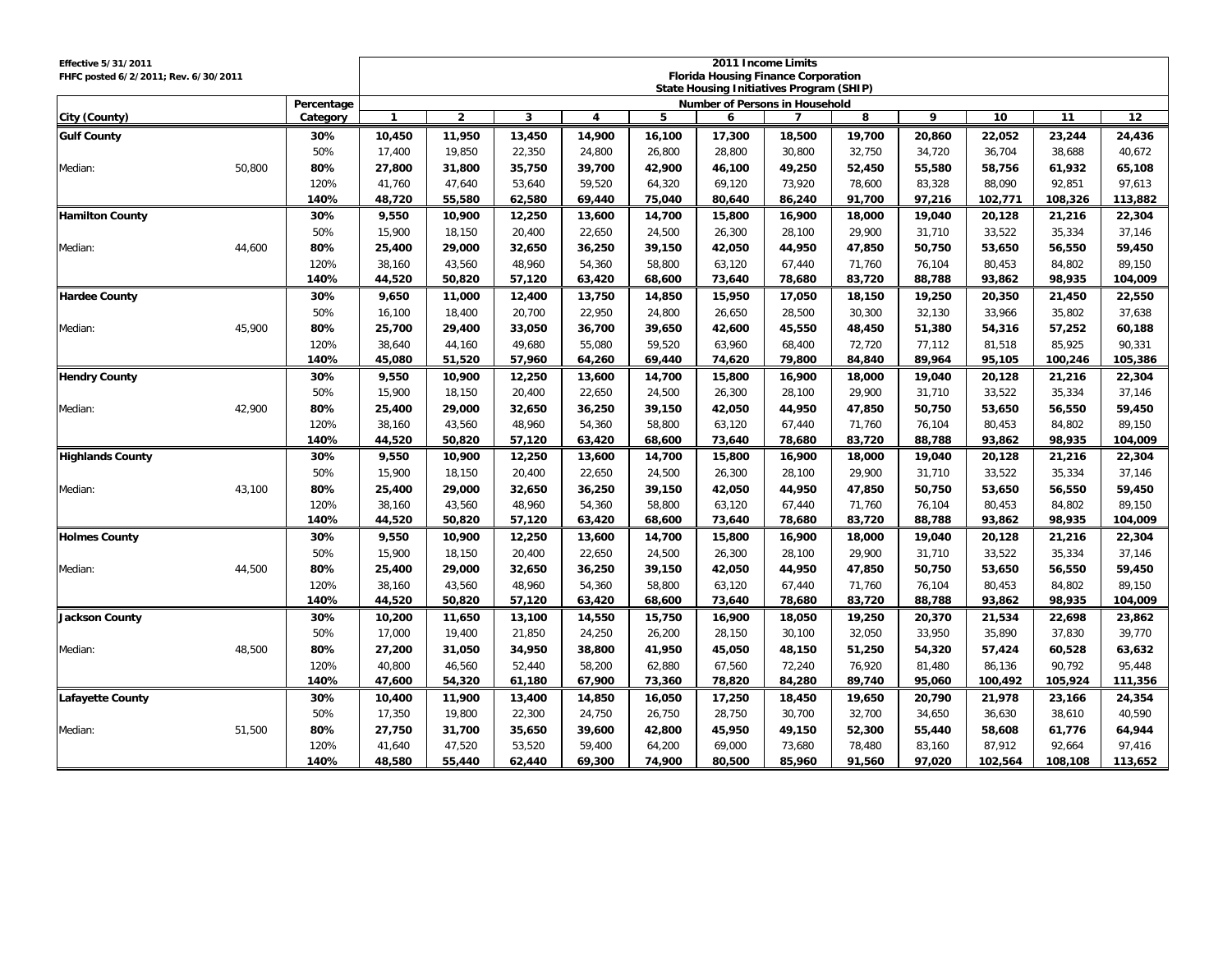| Effective 5/31/2011<br>FHFC posted 6/2/2011; Rev. 6/30/2011 |        |              | 2011 Income Limits<br><b>Florida Housing Finance Corporation</b><br>State Housing Initiatives Program (SHIP) |                  |                  |                         |                  |                                       |                  |                  |                  |                   |                  |                   |
|-------------------------------------------------------------|--------|--------------|--------------------------------------------------------------------------------------------------------------|------------------|------------------|-------------------------|------------------|---------------------------------------|------------------|------------------|------------------|-------------------|------------------|-------------------|
|                                                             |        | Percentage   |                                                                                                              |                  |                  |                         |                  | <b>Number of Persons in Household</b> |                  |                  |                  |                   |                  |                   |
| City (County)                                               |        | Category     | $\mathbf{1}$                                                                                                 | $\overline{2}$   | 3                | $\overline{\mathbf{4}}$ | 5                | 6                                     | $\overline{7}$   | 8                | 9                | 10                | 11               | 12                |
| <b>Levy County</b>                                          |        | 30%          | 9,550                                                                                                        | 10,900           | 12,250           | 13,600                  | 14,700           | 15,800                                | 16,900           | 18,000           | 19,040           | 20,128            | 21,216           | 22,304            |
|                                                             |        | 50%          | 15,900                                                                                                       | 18,150           | 20,400           | 22,650                  | 24,500           | 26,300                                | 28,100           | 29,900           | 31,710           | 33,522            | 35,334           | 37,146            |
| Median:                                                     | 43,000 | 80%          | 25,400                                                                                                       | 29,000           | 32,650           | 36,250                  | 39,150           | 42,050                                | 44,950           | 47,850           | 50,750           | 53,650            | 56,550           | 59,450            |
|                                                             |        | 120%         | 38,160                                                                                                       | 43,560           | 48,960           | 54,360                  | 58,800           | 63,120                                | 67,440           | 71,760           | 76,104           | 80,453            | 84,802           | 89,150            |
|                                                             |        | 140%         | 44,520                                                                                                       | 50,820           | 57,120           | 63,420                  | 68,600           | 73,640                                | 78,680           | 83,720           | 88,788           | 93,862            | 98,935           | 104,009           |
| <b>Liberty County</b>                                       |        | 30%          | 10,400                                                                                                       | 11,900           | 13,400           | 14,850                  | 16,050           | 17,250                                | 18,450           | 19,650           | 20,790           | 21,978            | 23,166           | 24,354            |
|                                                             |        | 50%          | 17,350                                                                                                       | 19,800           | 22,300           | 24,750                  | 26,750           | 28,750                                | 30,700           | 32,700           | 34,650           | 36,630            | 38,610           | 40,590            |
| Median:                                                     | 54,100 | 80%          | 27,750                                                                                                       | 31,700           | 35,650           | 39,600                  | 42,800           | 45,950                                | 49,150           | 52,300           | 55,440           | 58,608            | 61,776           | 64,944            |
|                                                             |        | 120%         | 41.640                                                                                                       | 47,520           | 53,520           | 59.400                  | 64,200           | 69.000                                | 73.680           | 78.480           | 83.160           | 87,912            | 92.664           | 97,416            |
|                                                             |        | 140%         | 48,580                                                                                                       | 55,440           | 62,440           | 69,300                  | 74,900           | 80,500                                | 85,960           | 91,560           | 97,020           | 102,564           | 108,108          | 113,652           |
| <b>Madison County</b>                                       |        | 30%          | 9,550                                                                                                        | 10,900           | 12,250           | 13,600                  | 14,700           | 15,800                                | 16,900           | 18,000           | 19,040           | 20,128            | 21,216           | 22,304            |
|                                                             |        | 50%          | 15,900                                                                                                       | 18,150           | 20,400           | 22,650                  | 24,500           | 26,300                                | 28,100           | 29,900           | 31,710           | 33,522            | 35,334           | 37,146            |
| Median:                                                     | 44,200 | 80%          | 25,400                                                                                                       | 29,000           | 32,650           | 36,250                  | 39,150           | 42,050                                | 44,950           | 47,850           | 50,750           | 53,650            | 56,550           | 59,450            |
|                                                             |        | 120%         | 38,160                                                                                                       | 43,560           | 48,960           | 54,360                  | 58,800           | 63,120                                | 67,440           | 71,760           | 76,104           | 80,453            | 84,802           | 89,150            |
|                                                             |        | 140%         | 44,520                                                                                                       | 50,820           | 57,120           | 63,420                  | 68,600           | 73,640                                | 78,680           | 83,720           | 88,788           | 93,862            | 98,935           | 104,009           |
| <b>Monroe County</b>                                        |        | 30%          | 16,550                                                                                                       | 18,900           | 21,250           | 23,600                  | 25,500           | 27,400                                | 29,300           | 31,200           | 33,040           | 34,928            | 36,816           | 38,704            |
|                                                             |        | 50%          | 27.550                                                                                                       | 31.500           | 35.450           | 39.350                  | 42.500           | 45.650                                | 48.800           | 51.950           | 55.090           | 58.238            | 61.386           | 64,534            |
| Median:                                                     | 71,400 | 80%          | 44,100                                                                                                       | 50,400           | 56,700           | 62,950                  | 68,000           | 73,050                                | 78,100           | 83,100           | 88,130           | 93,166            | 98,202           | 103,238           |
|                                                             |        | 120%         | 66,120                                                                                                       | 75,600           | 85,080           | 94,440                  | 102,000          | 109,560                               | 117,120          | 124,680          | 132,216          | 139,771           | 147,326          | 154,882           |
|                                                             |        | 140%         | 77.140                                                                                                       | 88,200           | 99.260           | 110,180                 | 119,000          | 127.820                               | 136,640          | 145,460          | 154,252          | 163,066           | 171.881          | 180,695           |
| <b>Okeechobee County</b>                                    |        | 30%          | 9,550                                                                                                        | 10,900           | 12,250           | 13,600                  | 14,700           | 15,800                                | 16,900           | 18,000           | 19,040           | 20,128            | 21,216           | 22,304            |
|                                                             |        | 50%          | 15,900                                                                                                       | 18,150           | 20,400           | 22,650                  | 24,500           | 26,300                                | 28,100           | 29,900           | 31,710           | 33,522            | 35,334           | 37,146            |
| Median:                                                     | 44.300 | 80%          | 25,400                                                                                                       | 29,000           | 32.650           | 36,250                  | 39,150           | 42,050                                | 44.950           | 47,850           | 50,750           | 53,650            | 56,550           | 59,450            |
|                                                             |        | 120%         | 38,160                                                                                                       | 43,560           | 48,960           | 54,360                  | 58,800           | 63,120                                | 67,440           | 71,760           | 76,104           | 80,453            | 84,802           | 89,150            |
|                                                             |        | 140%         | 44,520                                                                                                       | 50,820           | 57,120           | 63,420                  | 68,600           | 73,640                                | 78,680           | 83,720           | 88,788           | 93,862            | 98,935           | 104,009           |
| <b>Putnam County</b>                                        |        | 30%          | 9,550                                                                                                        | 10,900           | 12,250           | 13,600                  | 14,700           | 15,800                                | 16,900           | 18,000           | 19,040           | 20,128            | 21,216           | 22,304            |
|                                                             |        | 50%          | 15,900                                                                                                       | 18,150           | 20.400           | 22,650                  | 24,500           | 26,300                                | 28.100           | 29,900           | 31,710           | 33,522            | 35,334           | 37,146            |
| Median:                                                     | 44,500 | 80%          | 25,400                                                                                                       | 29,000           | 32,650           | 36,250                  | 39,150           | 42,050                                | 44,950           | 47,850           | 50,750           | 53,650            | 56,550           | 59,450            |
|                                                             |        | 120%<br>140% | 38,160                                                                                                       | 43,560           | 48,960           | 54,360                  | 58,800           | 63,120                                | 67,440           | 71,760           | 76,104           | 80,453            | 84,802           | 89,150            |
|                                                             |        |              | 44,520                                                                                                       | 50,820           | 57,120           | 63,420                  | 68,600           | 73,640                                | 78,680           | 83,720           | 88,788           | 93,862            | 98,935           | 104,009           |
| <b>Sumter County</b>                                        |        | 30%          | 10,500                                                                                                       | 12,000           | 13,500           | 14,950                  | 16,150           | 17,350                                | 18,550           | 19,750           | 20,930           | 22,126            | 23,322           | 24,518            |
|                                                             |        | 50%<br>80%   | 17,450                                                                                                       | 19,950           | 22,450           | 24,900                  | 26,900           | 28,900                                | 30,900           | 32,900           | 34,860           | 36,852            | 38,844           | 40,836            |
| Median:                                                     | 49,800 | 120%         | 27,900                                                                                                       | 31,900<br>47,880 | 35,900           | 39,850<br>59,760        | 43,050           | 46,250                                | 49,450           | 52,650           | 55,790           | 58,978            | 62,166<br>93,226 | 65,354            |
|                                                             |        | 140%         | 41,880<br>48,860                                                                                             | 55,860           | 53,880<br>62,860 | 69,720                  | 64,560<br>75,320 | 69,360<br>80,920                      | 74,160<br>86,520 | 78,960<br>92,120 | 83,664<br>97,608 | 88,445<br>103,186 | 108,763          | 98,006<br>114,341 |
|                                                             |        | 30%          | 9,600                                                                                                        | 11,000           | 12,350           | 13,700                  | 14,800           | 15,900                                | 17,000           | 18,100           | 19,180           | 20,276            | 21,372           |                   |
| <b>Suwannee County</b>                                      |        | 50%          | 16,000                                                                                                       | 18,250           | 20,550           | 22,800                  | 24,650           | 26,450                                | 28.300           | 30.100           | 31,920           | 33,744            | 35.568           | 22,468<br>37,392  |
| Median:                                                     | 45,600 | 80%          | 25,550                                                                                                       | 29,200           | 32,850           | 36,500                  | 39,450           | 42,350                                | 45,300           | 48,200           | 51,100           | 54,020            | 56,940           | 59,860            |
|                                                             |        | 120%         | 38,400                                                                                                       | 43,800           | 49,320           | 54,720                  | 59,160           | 63,480                                | 67,920           | 72,240           | 76,608           | 80,986            | 85,363           | 89,741            |
|                                                             |        | 140%         | 44.800                                                                                                       | 51,100           | 57,540           | 63,840                  | 69.020           | 74,060                                | 79,240           | 84,280           | 89,376           | 94,483            | 99,590           | 104,698           |